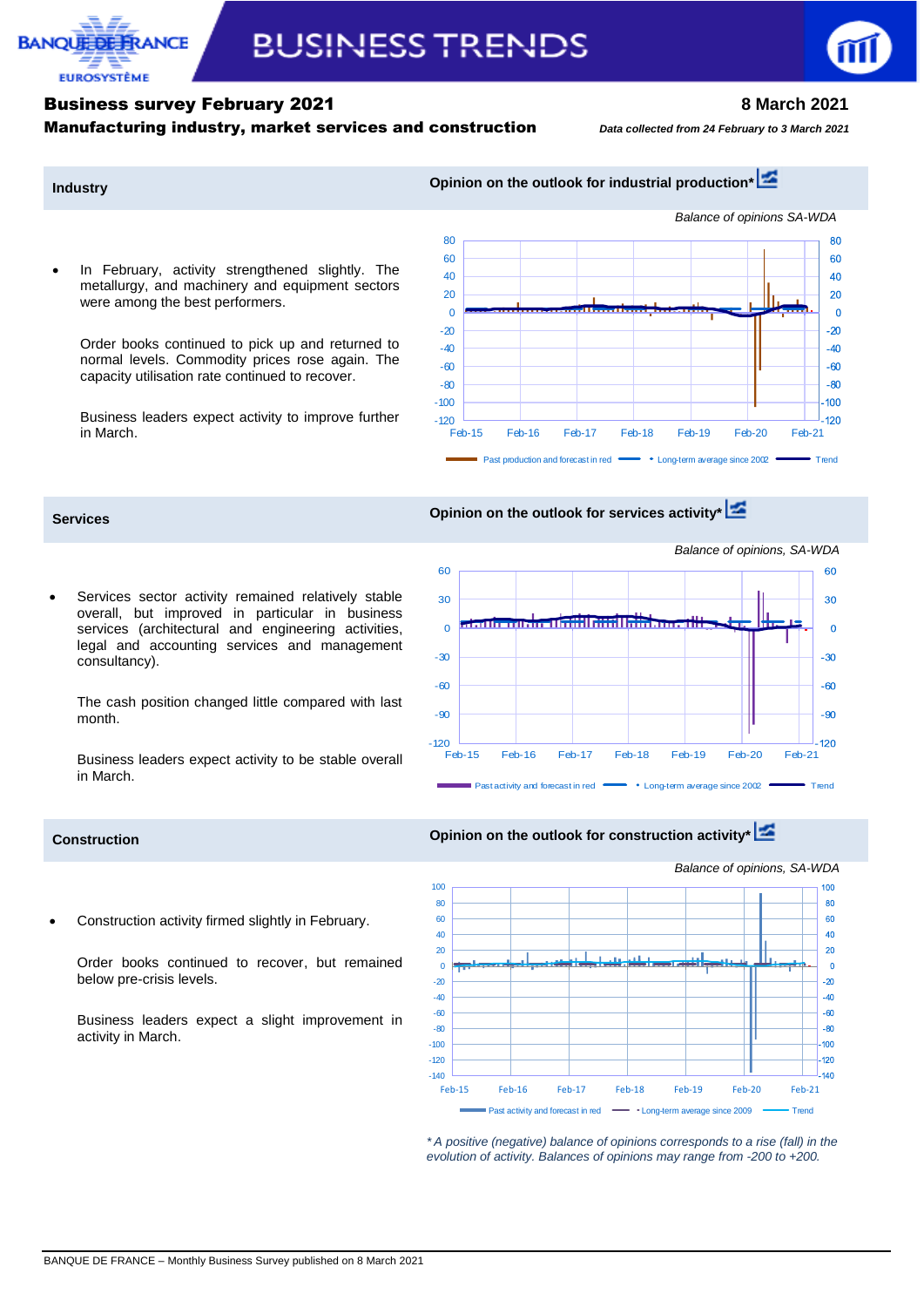



### **Period under review: February 2021**

|                               | Apr-20 | May-20       | $Jun-20$       | <b>Jul-20</b>  | Aug-20       | $Sep-20$       | $Oct-20$       | <b>Nov-20</b> | $Dec-20$ | $Jan-21$       | Feb-21         | <b>Mar-21</b> |
|-------------------------------|--------|--------------|----------------|----------------|--------------|----------------|----------------|---------------|----------|----------------|----------------|---------------|
| Change                        |        |              |                |                |              |                |                |               |          |                |                | Forecast      |
| Production                    | $-64$  | 71           | 33             | 19             | 13           | $-5$           | 6              | 5             | 15       | $\overline{2}$ | 6              | 3             |
| <b>Deliveries</b>             | $-67$  | 64           | 29             | 18             | 13           | $-1$           | 8              | 6             | 11       | 6              | 5              |               |
| <b>Total orders</b>           | $-62$  | 38           | 21             | 16             | 11           | $\overline{2}$ | 4              | 6             | 9        | 9              | 9              |               |
| Staff                         | $-10$  | 2            | $-1$           | $\overline{0}$ | $-1$         | $\mathbf{1}$   | $\overline{0}$ | $-1$          | $-1$     | $\mathbf{0}$   | $\mathbf{1}$   |               |
| Final goods prices            | $-1$   | $-1$         | $-1$           | $\mathbf 0$    | $\mathbf 0$  | 0              | 1              | 1             | 2        | 1              | 5              |               |
| Commodity prices              | $-5$   | $-3$         | $-1$           | $\mathbf{0}$   | $\mathbf{1}$ | $\overline{2}$ | 3              | 5             | 6        | 11             | 16             |               |
| Level                         |        |              |                |                |              |                |                |               |          |                |                |               |
| Order books                   | $-45$  | $-27$        | $-17$          | $-14$          | $-13$        | $-10$          | $-10$          | -6            | $-5$     | $-2$           | $\overline{2}$ |               |
| Inventories of finished goods | $-4$   | 5            | 3              | $\mathbf{1}$   | $\mathbf{1}$ | $\mathbf 0$    | $\overline{0}$ | $-1$          | $-1$     | $-2$           | $\mathbf{0}$   |               |
| Capacity utilisation rate     | 48.0   | 64.8         | 70.0           | 72.0           | 74.7         | 73.6           | 73.3           | 73.2          | 74.2     | 74.7           | 75.6           |               |
| Cash positions                | $-5$   | $\mathbf{1}$ | $\overline{7}$ | 6              | 8            | 10             | $\overline{7}$ | 11            | 13       | 14             | 17             |               |

# **Manufacturing industry**

# **Services**

|                  | Apr-20 | $May-20$    | $Jun-20$    | $Jul-20$ | Aug-20         | Sep-20         | <b>Oct-20</b>  | <b>Nov-20</b> | Dec-20 | $Jan-21$ | Feb-21 | <b>Mar-21</b> |
|------------------|--------|-------------|-------------|----------|----------------|----------------|----------------|---------------|--------|----------|--------|---------------|
| Change           |        |             |             |          |                |                |                |               |        |          |        | Forecast      |
| Activity         | $-100$ | 39          | 38          | 16       | 6              | 4              | $\mathbf 0$    | $-15$         | 9      | 2        |        | $-2$          |
| Aggregate demand | $-100$ | 35          | 40          | 16       | 6              | $\overline{2}$ | $\overline{0}$ | $-16$         | 9      | 3        | 5      |               |
| Prices           | $-2$   | $\mathbf 0$ | $\mathbf 0$ | 0        | 1              | 0              | $-1$           | $-1$          | $-1$   | $-2$     | $-2$   |               |
| Staff            | $-9$   | $-1$        | $-2$        | 2        | $\mathbf{1}$   | $-3$           | $-2$           | $-3$          |        | $-2$     | $-1$   |               |
| <b>Level</b>     |        |             |             |          |                |                |                |               |        |          |        |               |
| Cash positions   | $-18$  | $-3$        | $\mathbf 0$ | 1        | $\overline{4}$ | 4              | $\overline{0}$ | $-1$          | 3      | 6        | 4      |               |

# **Construction**

|                         | Apr-20      | $May-20$ | $Jun-20$ | $Jul-20$     | Aug-20         | Sep-20      | Oct-20         | <b>Nov-20</b>     | Dec-20         | $Jan-21$    | Feb-21       | Mar-21          |
|-------------------------|-------------|----------|----------|--------------|----------------|-------------|----------------|-------------------|----------------|-------------|--------------|-----------------|
| Change                  |             |          |          |              |                |             |                |                   |                |             |              | <b>Forecast</b> |
| Activity                | -94         | 93       | 32       | 10           | 6              | $\mathbf 0$ | $-1$           | $-1$              | $\mathbf{7}$   | 4           | $\mathbf{2}$ | 1               |
| <b>Estimates prices</b> | $\mathbf 0$ |          | 0        | $\mathbf{1}$ | $\overline{1}$ | $\mathbf 0$ | $\overline{0}$ | $\mathbf 0$       | $\mathbf 0$    | $\mathbf 0$ | $\bf{0}$     |                 |
| Staff                   | -6          | 2        | 4        | 3            | 3              | 1           | 2              | 2                 | $\overline{2}$ | 3           | 3            |                 |
| Level                   |             |          |          |              |                |             |                |                   |                |             |              |                 |
| Order books             | 5           | 17       | 14       | 15           | 14             | 13          | 10             | $12 \overline{ }$ | 15             | 17          | 20           |                 |

Notes :

- A positive (negative) balance of opinions corresponds to a rise (fall) in the corresponding variable.
- The last point corresponds to the business leaders' opinions of short-term production or activity forecasts.
- The series are revised on a monthly basis. These revisions take into account additional gross data and the evolution of the seasonal and working-day adjustment depending on the latest available data.